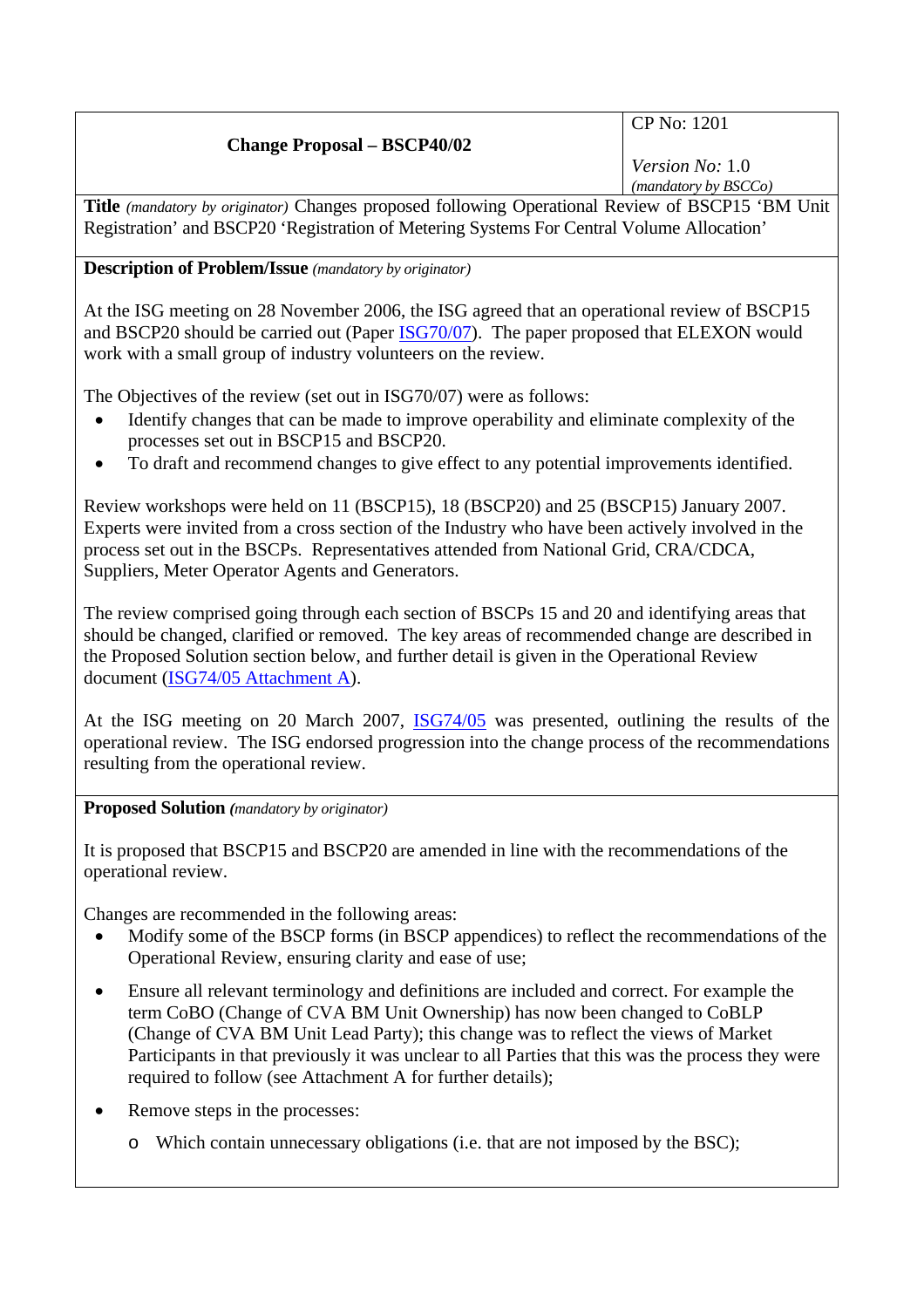- o That are internal steps of no benefit/interest to participants; and
- o In order to reduce timescales where possible;
- Remove processes that are duplicated in other BSCPs;
- Implement general 'housekeeping' changes (e.g. to correct typographical errors etc);
- Amalgamate processes to remove duplication (i.e. within a BSCP); and
- Separate out processes to increase clarity.

The proposed changes are outlined in more detail in the Operational Review document 'BSCP15 & BSC20 Operational Review: Recommended changes' [\(ISG74/05 Attachment A](http://www.elexon.co.uk/documents/BSC_Panel_and_Panel_Committees/ISG_Meeting_2007_-_074_-_Papers/ISG74_05a_v1.0.pdf)). The specific proposed changes are detailed as redlined changes in Attachments A (BSCP15) and B (BSCP20).

There would also be minor changes to BSCP02, BSCP38 and the CDCA SD. These are consequences of changes proposed to BSCP20 to resolve an inconsistency with the Code by allowing the Registrant, as well as the MOA, to submit Meter Technical Details (MTD). The change to BSCP38 is to ensure the Registrant can be authorised to submit MTDs, and is the addition of 'Registrant' in the Authorising Capacity column of Authorisation Category H. This change is detailed in Attachment D. The changes to BSCP02 and the CDCA SD are minor, and simply reflect the ability of the Registrant to submit MTDs, as well as the MOA. These changes are detailed in Attachments C and E respectively.

The NETA IDD (Interface Definition and Design) Part 1 and CDCA URS (User Requirements Specification) are also impacted by the addition of 'Registrant' as sender of a manual flow. The details of the redlined changes to the NETA IDD Part 1 are found in Attachment F. As it is a category 2 configurable item, no redlining of changes to the CDCA URS has been produced.

It should be noted that though redlined proposed changes have been made on the basis of the recommendations that emerged from the Operational Review, in some cases the changes deviate from the recommendations or have not been made, because for example it was necessary to make consequential changes, or because further consideration determined that change would not be prudent due to implications not previously taken into account. Therefore the Operational Review should be treated as a guide to the proposed solution, rather than as an exhaustive list of the changes proposed, e.g. the Operational Review makes no mention of the changes to BSCP02 and BSCP38, which it transpired are necessary.

## **Justification for Change** *(mandatory by originator)*

The recommended changes proposed in this CP following the review workshops should improve the operability and decrease the complexity of the processes set out in BSCP15 and BSCP20.

The ISG have agreed that these changes be progressed through the change process.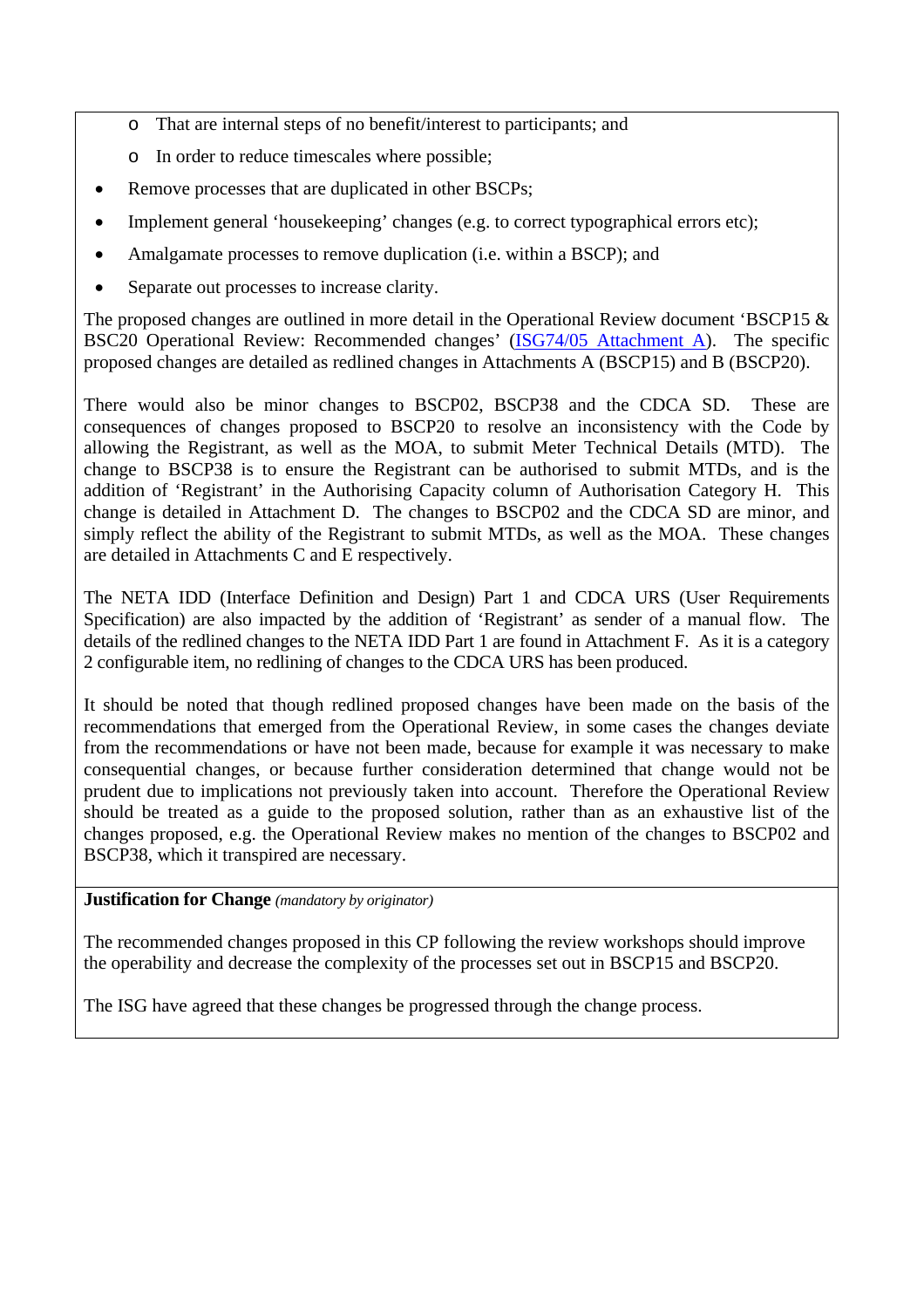**To which section of the Code does the CP relate, and does the CP facilitate the current provisions of the Code?** *(mandatory by originator)* 

Section K 'Classification and Registration of Metering Systems and BM Units'.

CP1201 does facilitate the current provisions of the Code, for the reasons stated in the Justification for Change section, above.

## **Estimated Implementation Costs** *(mandatory by BSCCo)*

£1980 - 9 Working Days ELEXON effort needed to implement the BSCP, and to make related changes as part of a Release: update all related LWIs and related website pages (e.g. COBO Guidance Note, registration checklists etc).

It should be noted that BSC Agent costs associated with this CP are zero. This is because all effort for CP1201 will be absorbed into the cost of the on-line forms project (due to the association detailed in 'Related Changes and/or Projects', below) The changes to the forms in BSCP15 are being fed into the on-line forms project.

**Configurable Items Affected by Proposed Solution(s)** *(mandatory by originator)* 

BSCP15 'BM Unit Registration' and BSCP20 'Registration of Metering Systems For Central Volume Allocation'. Minor changes to BSCP02 'Proving Test Requirements for Central Volume Allocation Metering Systems', BSCP38 'Authorisations' and the CDCA SD 'BSC Service Description for Central Data Collection'.

The NETA IDD Part 1 and CDCA URS are also impacted by the addition of 'Registrant' as sender of a manual flow. The impact is minor, and there will be no additional associated cost because redlining of changes to these documents will be done by BSC Agent as part of the on-line forms project.

**Impact on Core Industry Documents or System Operator-Transmission Owner Code** *(mandatory by originator)* 

None identified.

**Related Changes and/or Projects** *(mandatory by BSCCo)* 

On-line forms project. The changes to the forms in BSCP15 are being fed into the on-line forms project.

**Requested Implementation Date** *(mandatory by originator)*

February 2008 BSC Systems Release.

**Reason:** 

This is the next suitable Release.